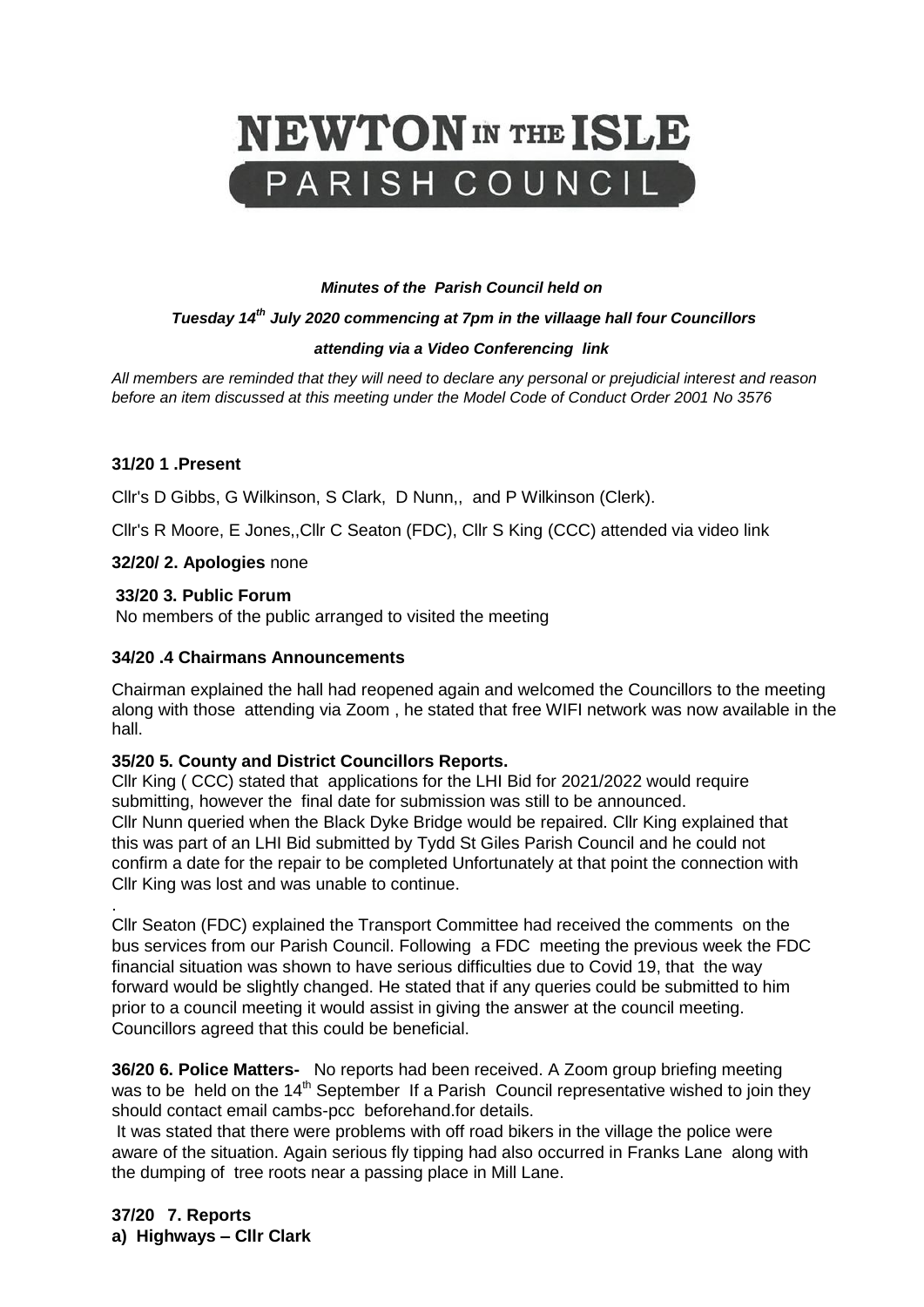Report was circulated prior to meeting.. Hedges were causing an issue,it was agreed that Cllr Gibbs would speak to a resident regarding the overgrown hedge along High Road from Rectory Road corner to Little Ramper.He would also write to the property agent of the house at the junction of Rectory Road and Sutton Road regarding the overgrown hedge . Cllr Nunn to speak to resident regarding his hedge in Mill Lane Query raised on the completion date of the installation of the speed monitor, at present it was locked in the FDC depot, the Chairman would investigate.Cllr Jones queried the progress for the speed limit extension area.

# **b) Village Hall**

Report was circulated prior to meeting. The hall was re-opened on  $6<sup>th</sup>$  July following a full clean, all hygiene measures were in place following guidelines for Covid 19. The village hall has received a grant from the Government of £10,000 towards the upkeep of the hall during this difficult time.It may enable some monies to be spent on re damp proofing the hall wall.The VHMC had yet to make any decisions.

## **c) Playing Field**

Report was circulated prior to meeting. The playing field grass was maintained regularly . Wild flower meadow needed attention as the the picnic table was not readily accessible.The groundsmen had been asked for a quote to cut the meadow area. New signage installed following some vandalism, and the roundabout had been greased.A volunteer had offered to cut the copse area. A number of trees needed attention, Cllr Wilkinson would follow this up. Goodens Lane entrance trimmed and weeded. No further action on cycle ramp, Cllr Gibbs to look into this along with the installation of the nest boxes .Bark chippings were required for areas of the field.

# **d) Village Handyman**

Report was circulated prior to meeting. The Handyman had commenced cutting the two grass areas on the High Road, Cllr Moore to check this was achieved regularly.

# **e) Allotments And Rights Of Way**

Report was circulated prior to meeting**.** Following some concerns regarding an allotment, some improvements had now started to take place.The Councillors discussed this issue a decision was taken to terminate the present tenancy from September  $30<sup>th</sup>$  2020, the tenant will be officially notified in writing. The new tenant to commence fron October 1<sup>st</sup> 2020.

## **f) Correspondence**

A number of emails circulated to the Cllrs. Street lighting survey received Letter re allotment request Exemption approval from PK Littlejohn re Audit Commission Donation request from MAGPAS air ambulance. Planning application query. Letter offering £200 grant towards Defibrillator.

## **38/20. 8 Finance**

Report was circulated prior to meeting.

## **a) Invoices for Payment and approval**

Three cheques

Annual Lighting maintenance £2,986.26.cheque no 100671 Clerks salary £579.16 plus admin cost Jan/July £46.40 cheque no 100674 Hose and Grease gun for roundaout £ 18.14 cheque no 100672

Invoices for payment approval amounting to £3629.96. Cllrs all approved

i) *Resolved to approve the payment of 3 invoices total of £3629.96 Cllrs all approved payments*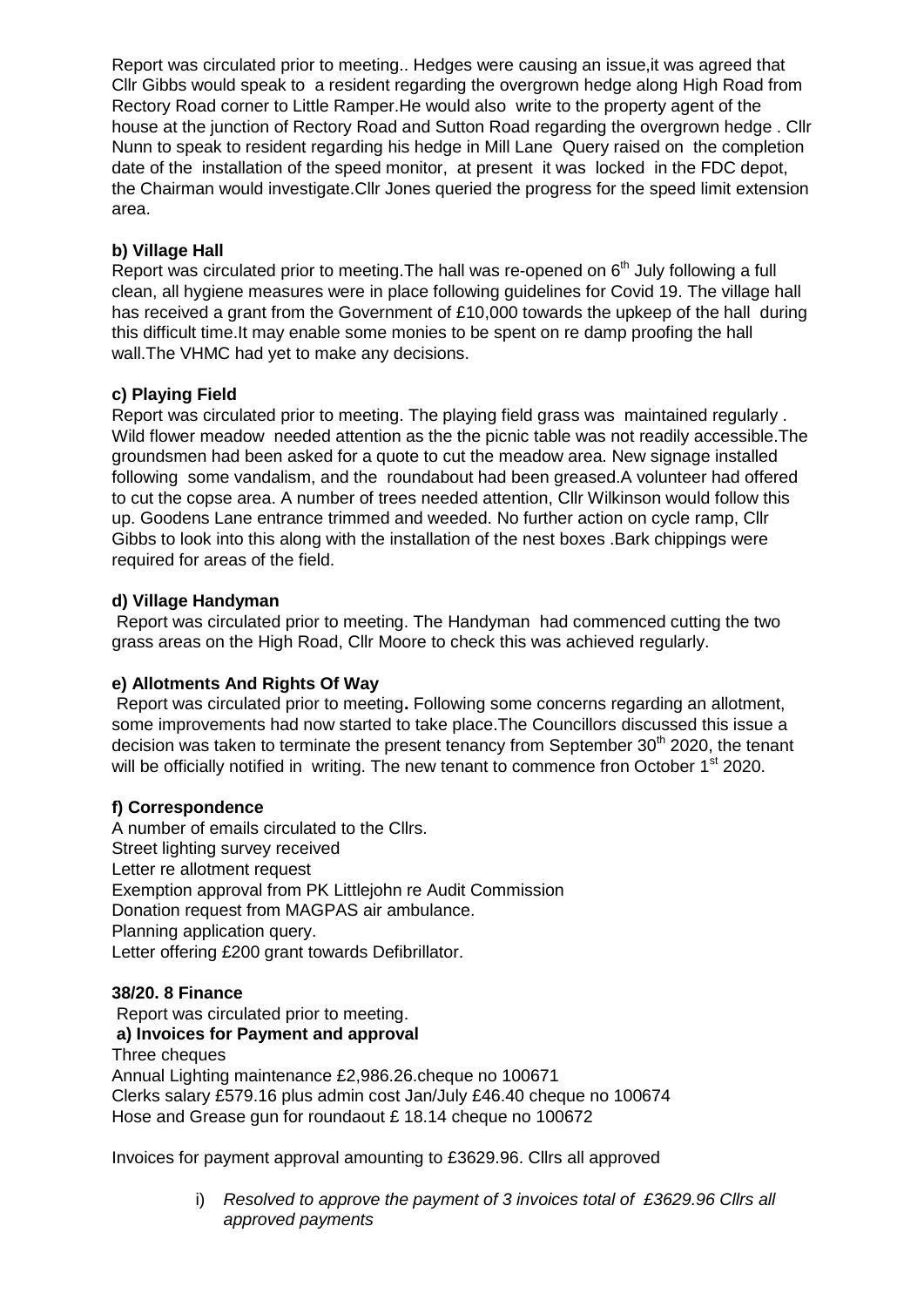Councillors also approved a donation of £100 to the MAGPAS Air Ambulance.*cheque no 100675*

ii) *Resolved to approve the payment of a donation of £100 to the MAGPAS Air Ambulance. Cllrs all approved payment.*

The clerk stated she had received a letter regarding the offer of a £200 grant towards the purchase of a difibrillator . It was briefly discussed and agreed that it should be raised at the Village Hall Management Committee meeting, however no agreement was reached on any match funding by the Parish Council*.*

Community Account £19,855.52 including Concurrent Grant £1280

Reserve Account £12,046.75

Financial Reports for end of year were circulated

### **b) Approval of Governance Statement**

The Governance Statement for 2019/2020 was checked by the Cllrs and approved

*iii) Resolved to approve the Governance Statement for 2029/2020 this was checked by the Cllrs and all agreed to approved* 

### **c) Approval of Accounting Statement**

The Accounting Statement for 2019/20 was approved by the Councillors

iv) *Resolved to Approve the Accounting Statement for 2019/2020 this was agreed and approved by the Councillors*

### **39/20. 9 Review of Allocation of Portfollio Responsibilities**

This agenda item was held over to the next meeting

#### **40/20. 10 Items for Decision**

#### **a) Allotment Agreement**

Draft copies of the Garden Allotment Agreement were circulated before the meeting.. It was approved and copies would be sent to the allotment holders during August prior to their renewal date October 1<sup>st</sup> this would update the present agreement from October 1<sup>st</sup> 2020. The Agricultural allotment agreement would be prepared and circulated for discussion and approval at the September council meeting'

*v) Resolved to approve the update of the Garden Allotment Agreement. Councillors all approved.*

### **b) LHI Bid 2021/22**

it was agreed that the Bid for the High Road including the chicane be resubmitted as the 2021/22 LHI Bid

*vi) Resolved to approve LHI Bid with the chicane for* the High Road for the 2021/22 LHI Bid as previously submitted in the LHI Bid for 2019/20

### c) **Supporting Vulnerable Residents**

Report was circulated prior to meeting.The number of scams were causing considerable distress to vulnerable residents. It was of some concern that residents should have access to a helpline.The Chairman had suggested that the council formalised its membership of the Cambridgeshire and Peterborough Against Scam Partnership.

Our Emergency Plan sets out the framework to support these residents in a variety of emergency scenarios but we do not currently offer any specific support. He suggested that members consider whether or not to seek to establish an ongoing role in support of the most vulnerable members in our community.

Volunteers would need to be determined to support the most vulnerable..He again stated that members should consider the potential benefits of a village wide Neighbourhood Watch or Good Neighbour scheme. A query was raised as to the difficulty in finding the